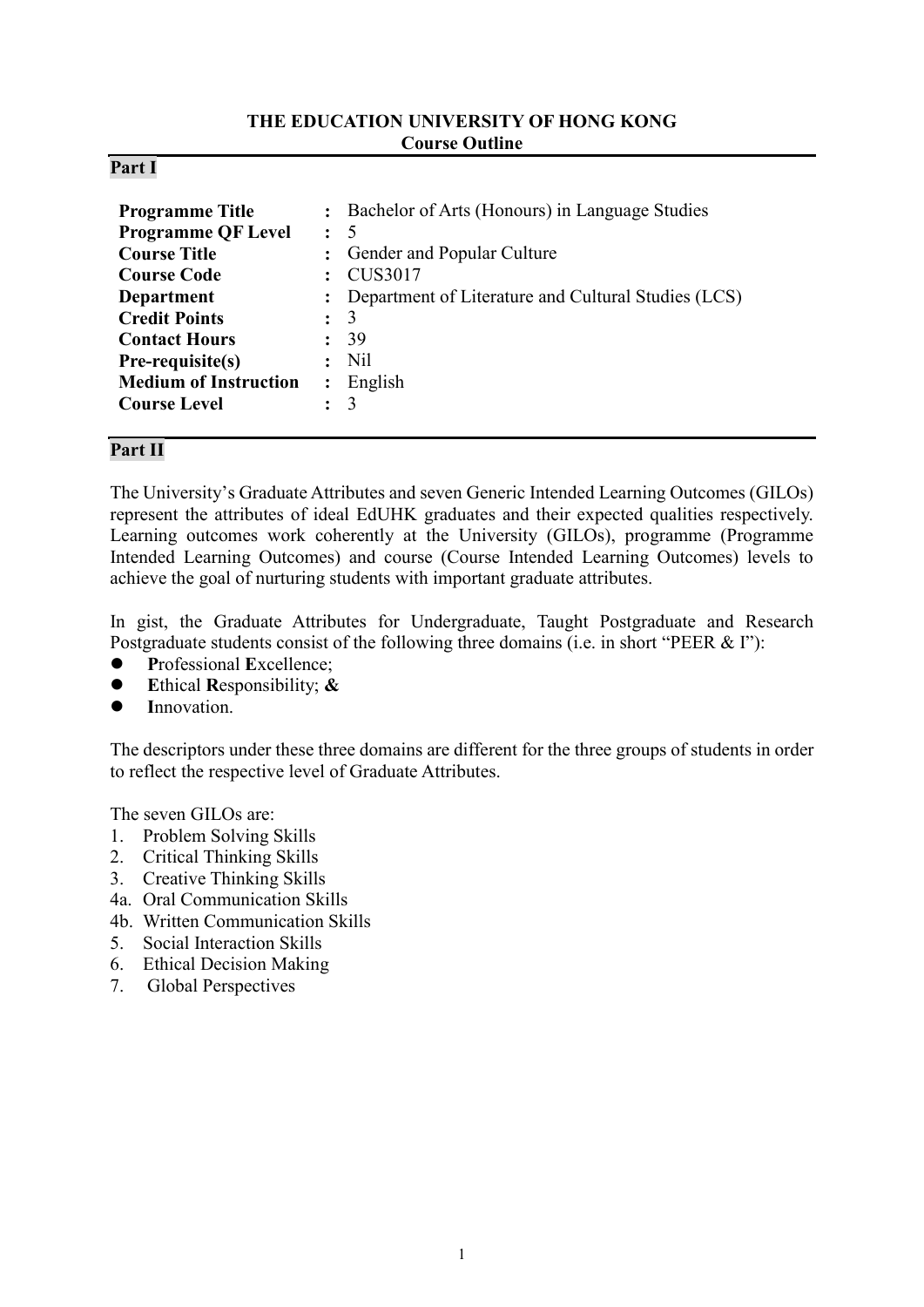#### **1. Course Synopsis**

Popular culture shapes our common sense notions regarding women, men and sexualities. This course will investigate genders and sexualities in advertising, film, television, video, music and emphasize the ways that popular culture shapes our understanding of individual and collective identities. The course will interrogate popular culture texts in light of the following kinds of questions: What are the images that we see in popular culture and how do we read them? Who creates them and who disseminates these images? Who benefits from them? How is one sex marginalized in the gaze cast by the opposite sex in various popular cultural texts? This course is interdisciplinary and is situated at the intersections of women's studies, media studies and cultural studies. We will study topics relevant to the American and Asian contexts today. Students can use the critical theories and approaches of reading genders to analyze popular culture texts of other languages and cultures as their term assignments.

# **2. Course Intended Learning Outcomes (CILOs)**

*Upon completion of this course, students will be able to:*

- $CILO<sub>1</sub>$  Analyze popular representations in order to explore the social construction of gender and sexuality;
- CILO<sup>2</sup> Connect the representations of gender and sexuality in popular culture to larger social and political contexts; and
- CILO<sup>3</sup> Show how individuals and groups define, disrupt, and expand popular or dominant ideas of gender and sexuality.

### **3. Course Intended Language Learning Outcomes (CILLOs)**

*Upon completion of this course, students will be able to:*

- $CILLO<sub>1</sub>$  Demonstrate the ability to critically analyse the representation of gender in various popular culture texts;
- CILLO<sup>2</sup> Develop appropriate skills in writing, presentation, critical thinking and expressing ideas through basic cinematic language; and
- CILLO<sup>3</sup> Present research findings in various course assignments effectively.

# **4. Content, CILOs, CILLOs and Teaching & Learning Activities**

| <b>Course Content</b>            | CILO <sub>s</sub> /               | <b>Suggested Teaching &amp;</b> |  |
|----------------------------------|-----------------------------------|---------------------------------|--|
|                                  | <b>CILLOs</b>                     | <b>Learning Activities</b>      |  |
| What is popular culture? What is | C <sub>L</sub> O <sub>L,2,3</sub> | Personal reflection on          |  |
| gender? Why study them?          | CILO <sub>1.2.3</sub>             | everyday life, workshop on      |  |
|                                  |                                   | course readings and             |  |
|                                  |                                   | discussion.                     |  |
| Women challenging the gaze.      | CLO <sub>1,2,3</sub>              | Lecture, discussion of course   |  |
|                                  | CILLO <sub>1.2.3</sub>            | readings , analyzing the gaze   |  |
|                                  |                                   | in film and video clips.        |  |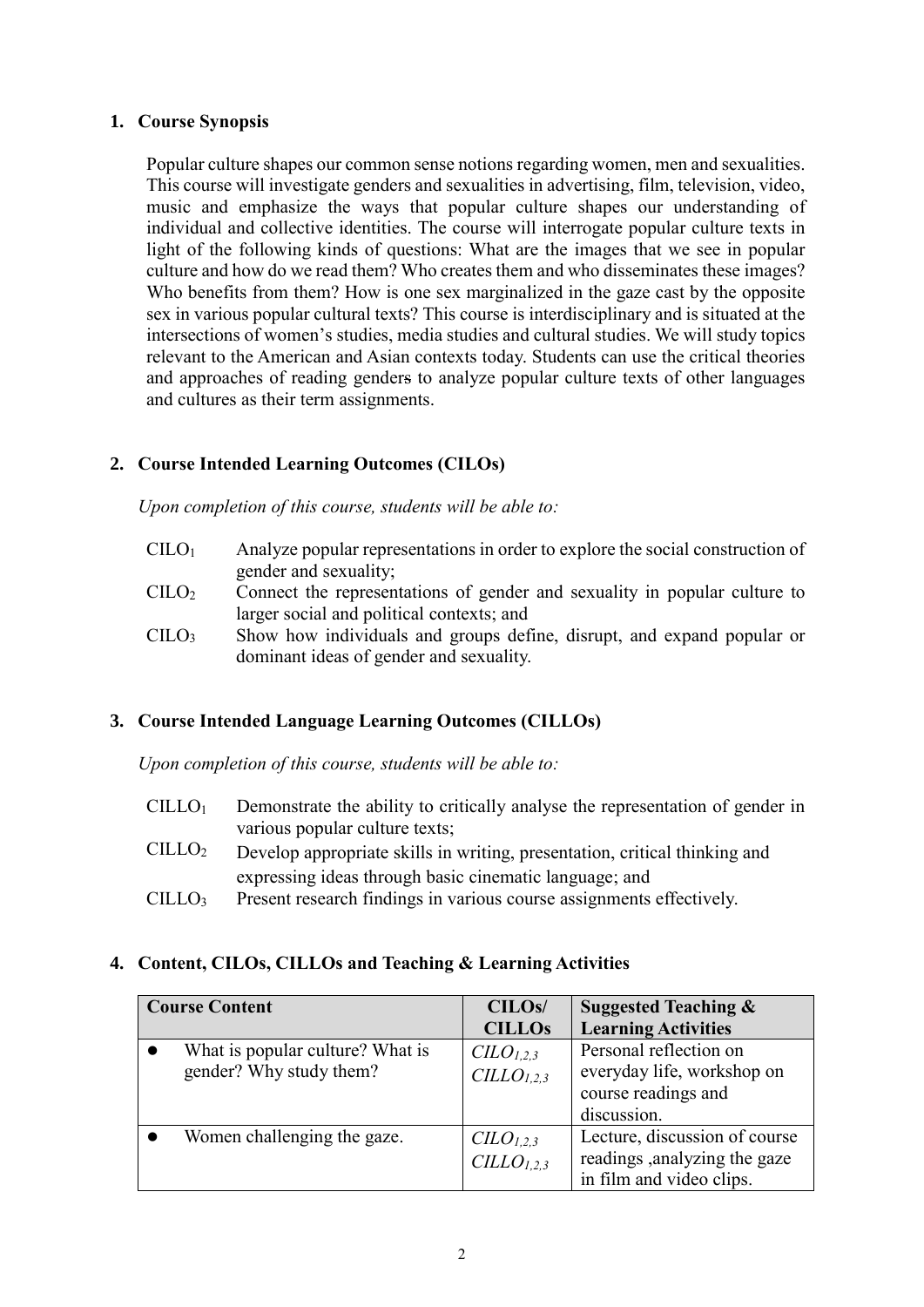| <b>Course Content</b> |                                    | CILO <sub>s</sub> /             | <b>Suggested Teaching &amp;</b> |
|-----------------------|------------------------------------|---------------------------------|---------------------------------|
|                       |                                    | <b>CILLOs</b>                   | <b>Learning Activities</b>      |
|                       | Gender in the world of advertising | $CLO_{1,2,3}$                   | Researching advertisements,     |
|                       |                                    | CILLO <sub>1,2,3</sub>          | lecture, discussion of class    |
|                       |                                    |                                 | readings.                       |
|                       | Masculinities and consumerism.     | C <sub>L</sub> O <sub>L,2</sub> | Lecture, discussion of class    |
|                       |                                    | CILLO <sub>1.2.3</sub>          | readings, analyzing popular     |
|                       |                                    |                                 | culture representations of      |
|                       |                                    |                                 | masculinity.                    |
|                       | Representation of gender in Disney | C <sub>L</sub> O <sub>L</sub>   | Lecture, discussion of class    |
|                       | and KPop.                          | CILLO <sub>1,2,3</sub>          | readings, analyzing             |
|                       |                                    | $(\textit{etc.})$               | representation of gender in     |
|                       |                                    |                                 | Disney and KPop,                |

### **5. Assessment**

| <b>Assessment Tasks</b> |                                                                 | Weighting | CILO <sub>s</sub> /               |
|-------------------------|-----------------------------------------------------------------|-----------|-----------------------------------|
|                         |                                                                 |           | <b>CILLOs</b>                     |
| (a)                     | An individual in class presentation                             | 25%       | C <sub>L</sub> O <sub>L,2,3</sub> |
|                         |                                                                 |           | $CILLO_{1,2}$                     |
| (b)                     | Three blogposts (200-250 words each), revised                   | 25%       | C <sub>L</sub> O <sub>L</sub>     |
|                         | and submitted as a portfolio at the end of the                  |           | CILLO <sub>1.2.3</sub>            |
|                         | semester.                                                       |           |                                   |
| (c)                     | A final project analyzing a popular culture "text" <sup>1</sup> | 50%       | $CLO_{1,2,3}$                     |
|                         | not analyzed in class. Project must include an                  |           | CILLO <sub>2.3</sub>              |
|                         | 1,500 word paper explaining how your project                    |           | $(\textit{etc.})$                 |
|                         | analyzes the chosen text using terms and concepts               |           |                                   |
|                         | learned in class.                                               |           |                                   |

### **6. Required Text(s)**

 $\overline{a}$ 

A course reading pack will be provided**.**

# **7. Recommended Readings**

- Aaron, M. 2004. *New queer cinema: A critical reader*. New Brunswick, N.J.: Rutgers University Press.
- Beyon, J. 2002. *Masculinities and culture*. Buckingham: Open University Press.
- Bordo, S. 1999. *The male body: A new look at men in public and in private*. New York: Farrar, Straus and Giroux.
- Burston, P. and Richardson, C. (eds). 1995. *A queer romance: Lesbians, gay men, and popular culture*. London: Routledge.
- Buszek, M.E. 2006. *Pin-up girls: Feminism, sexuality, popular culture*. Durham: Duke University Press.

 $1$  This word is used here in the widest sense of the term.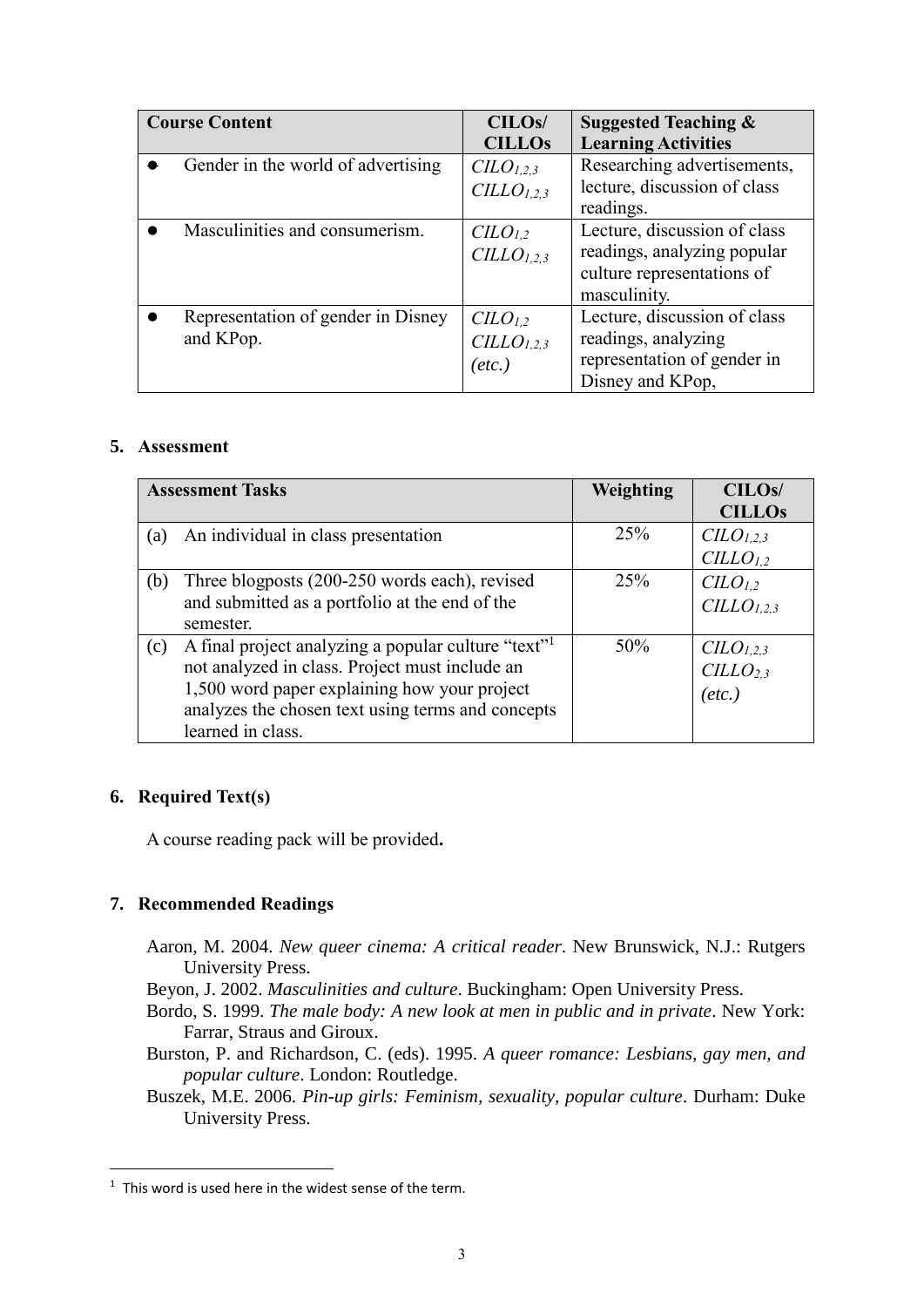- Caputi, J. 2004. *Goddesses and monsters: Women, myth, power, and popular culture*. Madison, Wis.: University of Wisconsin Press/Popular Press.
- Dotson, E.W. 1999. *Behold the man: The hyper and selling of male beauty in media and culture*. New York: Haworth Press.
- Edwards, T. 2006. *Cultures of masculinity*. London; New York: Routledge.
- Elledge, J. (ed) 2010. *Queers in American popular culture*. Santa Barbara, California: Praeger.
- Emig, R. and Rowland, A. (eds). 2010. *Performing masculinity*. Houndsmill, Basingstoke; New York, NY: Palgrave Macmillan.
- Ferber, A.L. et al. (eds). 2009. *Sex, gender, and sexuality: The new basics: an anthology*. New York: Oxford University Press.
- Gillis, S. and Hollows, J. (eds). 2009. *Feminism, domesticity and popular culture*. New York, NY: Routledge.
- Hancock, J.H. et al. (eds) 2013. *Fashion in popular culture: Literature, media and contemporary studies*. Bristol, UK; Chicago: Intellect.
- Hollows, J. and Moseley, R. (eds). 2006. *Feminism in popular culture*. Oxford, England; New York: Berg.
- Jhally, S. (dir.) 2009. *The codes of gender: Identity + performance in popular culture*. Northampton, Mass.: Mass Education Foundation.
- Juett, J.C. and Jones, D.M. 2010. *Coming out to the mainstream: New queer cinema in the 21st century*. Newcastle: Cambridge Scholars.
- Milestone, K. and Meyer, A. 2012. *Gender and popular culture*. Cambridge, UK; Malden, MA.: Polity Press.
- Puller, C. 2009. *Gay identity, new storytelling and the media*. Basingstoke: Palgrave Macmillan.
- Ross, K. (ed). 2012. *The handbook of gender, sex, and media*. Chichester: Wiley-Blackwell.
- Shepherd, L. J. 2013. *Gender, violence and popular culture: Telling stories*. Oxon; New York: Routledge.
- Toffoletti, K. 2007. *Cyborgs and Barbie dolls: Feminism, popular culture and the posthuman body*. London; New York: I.B. Tauris.
- Walsh, F. 2010. *Male trouble: Masculinity and the performance of crisis*. Houndsmill, Basingstoke; New York: Palgrave Macmillan.
- White, R. 2007. *Violent femmes: Women as spies in popular culture*. New York: Routledge.
- Whiteley, S. 2000. *Women and popular music: Sexuality, identity, and subjectivity*. London; New York: Routledge.

#### **8. Related Web Resources**

Popular culture: [https://culturalpolitics.net/popular\\_culture/](https://culturalpolitics.net/popular_culture/) <http://guides.lib.fsu.edu/c.php?g=352740&p=2383147> Gender Representation: <http://mediasmarts.ca/gender-representation>

#### **9. Related Journals**